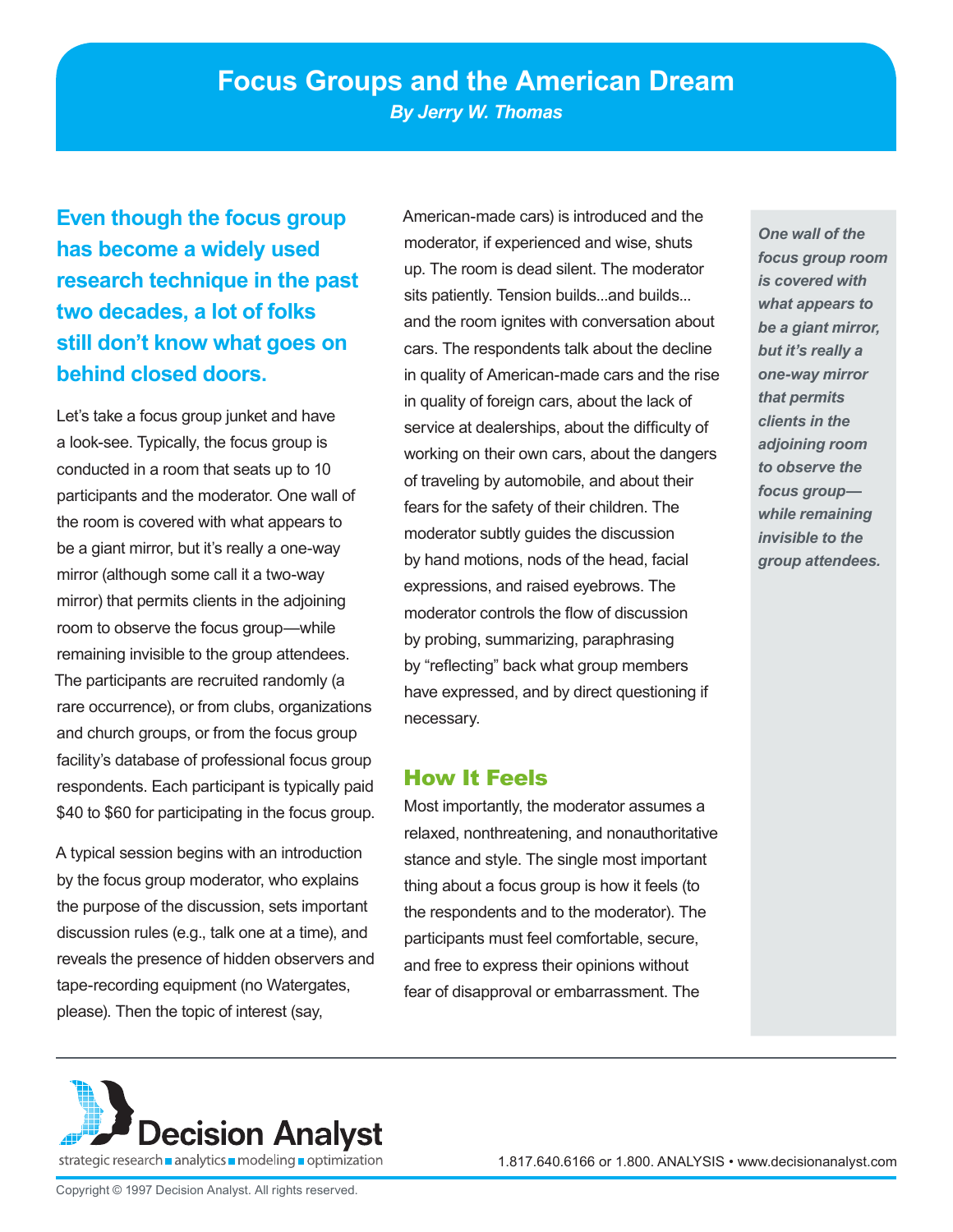moderator must feel relaxed and confident (or at least be competent at hiding her/his anxiety and insecurity). The proper emotional chemistry is essential to the success of a focus group. If everyone is uptight and the moderator is nervous, the group's expressiveness and honesty will be greatly compromised.

Meanwhile, in the observation room behind the one-way mirror, the clients from American Car, Inc. are grimacing and getting red in the face. The truth is not easy to accept. The observers don't believe the respondents know what they are talking about. They ask, "Where in the world did these people come from? Who are they? How in the world could the group participants think that the quality of American cars is inferior to foreign-made cars?" Then the observers figure it out. The moderator is biasing the respondents and causing them to say bad things about American cars. The moderator is letting negative respondents dominate the session. The moderator is not defending the American car industry.

But the moderator is smart. He has planted an associate in the observation room, who now comes to his defense and explains to the observers that they are being defensive. The associate further explains that defensiveness inhibits one's ability to solve problems. He explains that it doesn't matter whether the respondents like American cars or not. The only thing's that important, he notes, is that the observers leave that night with an understanding of why the participants do not like American cars. If they know the why, he explains, then they have the knowledge to influence the future. So, the observers relax a bit and turn their attention back to the discussion on the other side of the mirror.

In the focus group room, the moderator puts the group into a role-playing mode. "Let's pretend," he says, "that we are the board of directors of an American car company. What can we do to beat foreign competitors?" At first, the suggestions are sparse, and then someone refers back to the problems mentioned earlier in the groups, and this

sparks several ideas from others and soon the "board of directors" have come up with three radical new product concepts:

### ■ The Maintenance-Free Car

Dealerships provide bad service and cars are too complicated for consumers to repair themselves, the participants note. Therefore, why not design and manufacture a car that requires virtually no service, and make the car simple enough that its owner can make most of the repairs himself.

#### *The Teenager Safety Car*

Teenagers tend to kill themselves in cars and this worries parents, they note. The solution: design a sporty car that appeals to teenagers but incorporates safety features to appeal to parents. Mom and Dad would be willing to pay extra for their children's safety.

### ■ **The Long-Lasting Car**

Planned obsolescence and frequent design changes do not make any sense in a world of scarce resources and rising car prices, respondents point out. Thus, design and introduce a 5-year or a 10-year model. Each year, instead of restyling and retooling, simply lower the car's price a few hundred dollars.

### Strategic Positioning

Then the group discussion moves to the issue of strategic positioning. "What will make our cars unique and intrinsically valuable vis-à-vis foreign competition?" the moderator asks. A consensus develops quickly. American cars must be better designed, better built, and longerlasting than foreign cars. American cars must, in essence, be of higher quality than foreign cars. So, now we have a strategic positioning and a long-term objective (building better cars) to guide research and development, product design, manufacturing, quality control, and marketing communication efforts of American Car, Inc. An hour and 45 minutes have elapsed and the discussants are growing weary and the observers are getting restless.